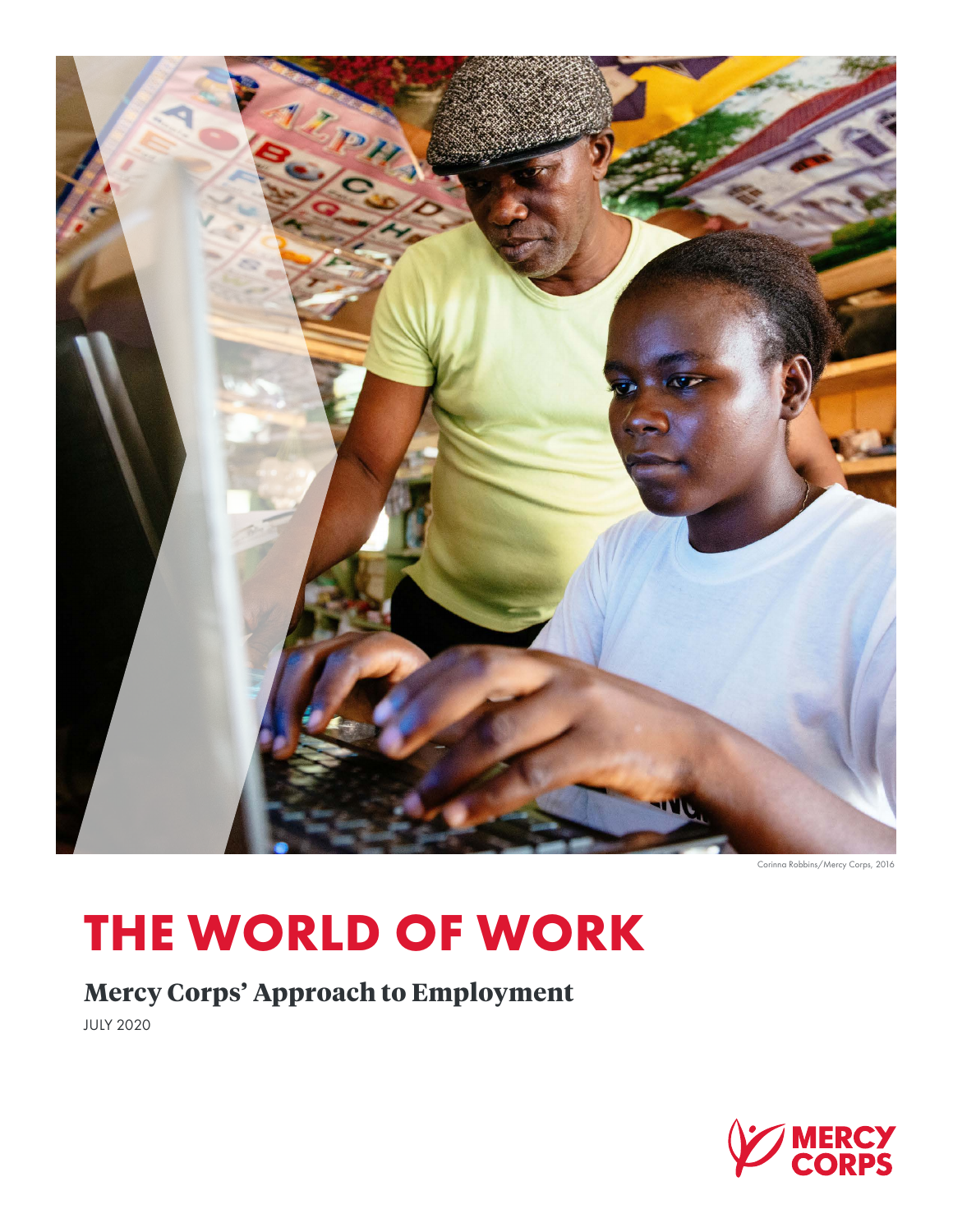## **Overview**

An estimated 172 million people worldwide were unemployed in 2018,<sup>1</sup> and the ILO predicted that in the second quarter of 2020, the impacts of COVID-19 had forced global working hours down over 10.5%, equivalent to a staggering 305 million jobs.<sup>2</sup> Yet having work isn't always enough. For workers in low and middle income countries, one quarter still live in extreme or moderate poverty, and more than half lack material well-being. Many people are forced to work in unattractive jobs with low pay, limited hours and little to no access to social protection. Women, young people, migrants and refugees are disproportionality affected by these poor conditions. Underemployment<sup>3</sup> and unemployment are not simply problems of insufficient income. They are problems with wider social implications, since people often define themselves and understand their place in the world through meaningful employment. For instance, high unemployment rates are often a root cause for discontent with governments and tensions with migrants and refugees.

However, the growing and often young labor force in many of the countries we work in can also represent an asset in the global marketplace, as it has the potential to substantially increase output and drive innovation. In this context, Mercy Corps' focus on good quality employment is more important than ever.4 Our goal is to improve the incomes, job quality and job security of unemployed jobseekers and underemployed micro-entrepreneurs and workers at scale. In 2019, Mercy Corps implemented 51 employment programs in 32 countries, including 22 in countries with ongoing conflicts or highly fragile contexts, and manages a global online mentorship platform. We reached 647,000 people, including 215,000 young people (15—24), with a budget of over \$116 million.



*Women making labneh, a sort of cream cheese, at a local cooperative called Rachaya's Garden in West Bekaa, Lebanon. Mercy Corps has been working with the women to help them develop their business strategy, marketing and improve food labeling.*

Corinna Robbins/Mercy Corps, 2015

<sup>1</sup> World Employment Social Outlook, 2019: https://www.ilo.org/wcmsp5/groups/public/ — dgreports/ — dcomm/ — publ/documents/publication/wcms\_670542.pdf

<sup>2</sup> ILO Monitor: COVID-19 and the world of work. Third edition, 2020: https://www.ilo.org/wcmsp5/groups/public/@dgreports/@dcomm/documents/briefingnote/ wcms\_743146.pdf

<sup>3</sup> Workers in part-time and low income work, willing and able to work in more or better jobs

<sup>4</sup> Which we define as work that is productive, safe, ethical and equitable. Productive work that is profitable, meaningful and resilient to labor market fluctuations; safe, i.e., not hazardous, dangerous, nor takes place in unhealthy conditions; ethical, i.e., freely chosen and not exploitative; and equitable, where salary and wages are based on responsibilities and performance, regardless of gender, age, ethnic background, etc.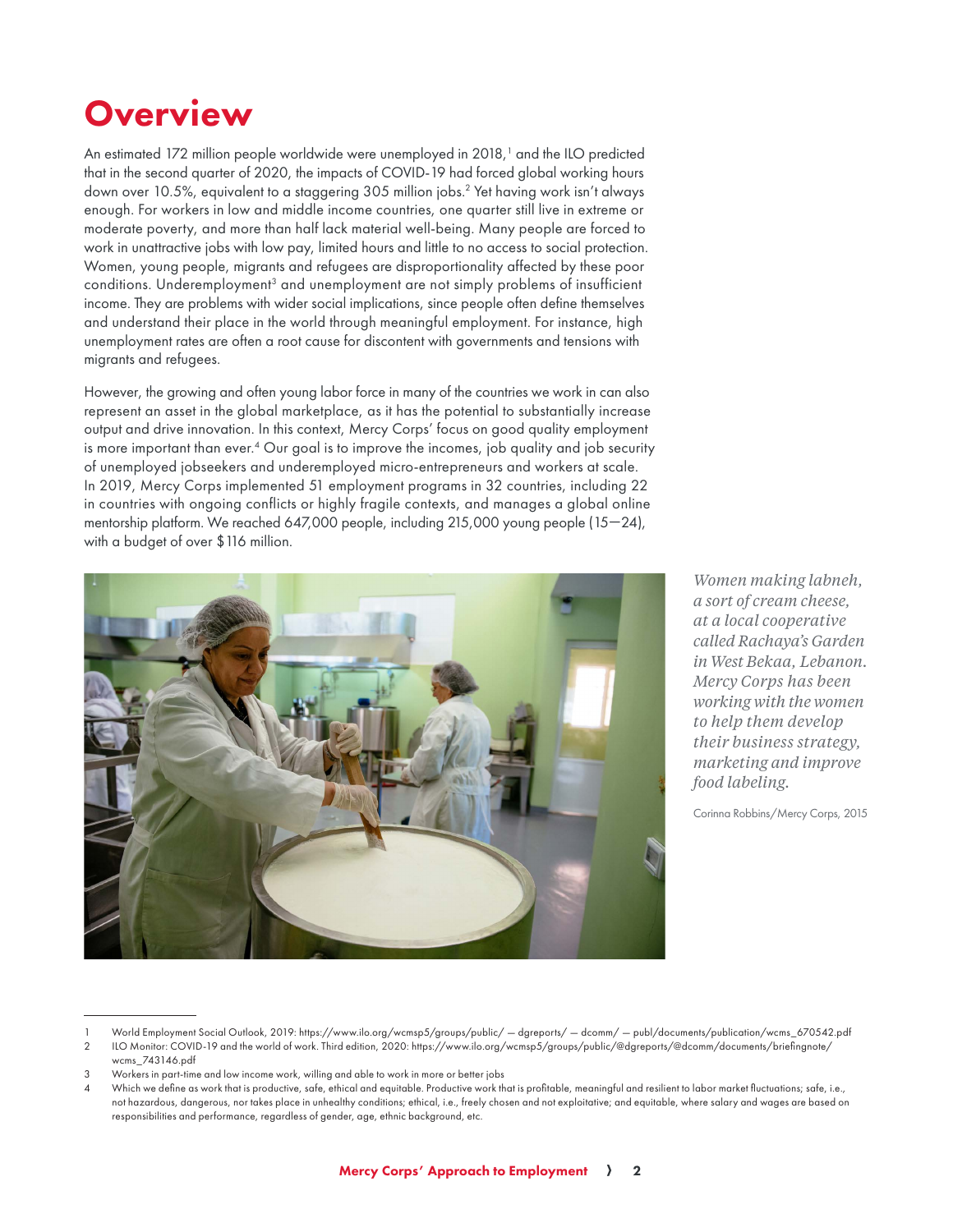## Our Employment Theory of Change

Our employment work is designed to enhance incomes, job quality and job security for job seekers, micro-entrepreneurs and workers at scale. We ground our work in our Theory of Change, built on four key elements:

- > IF we support high potential employment pathways where large numbers of individuals can find enhanced work;
- $\sum$  IF we take a systems approach to sustainably address underlying failures in labor markets;
- **A IF** we harness digital technology to unlock new employment possibilities; and,
- $\}$  IF we build the resilience of labor markets to withstand shocks and stresses.
- **FHEN**, we can enhance labour markets through more capable jobseekers, better job matching mechanisms, and new and better work opportunities, ultimately improving incomes, job quality and job security at scale for excluded jobseekers, entrepreneurs and workers.

#### FROM PARTICIPANTS TO IMPACT

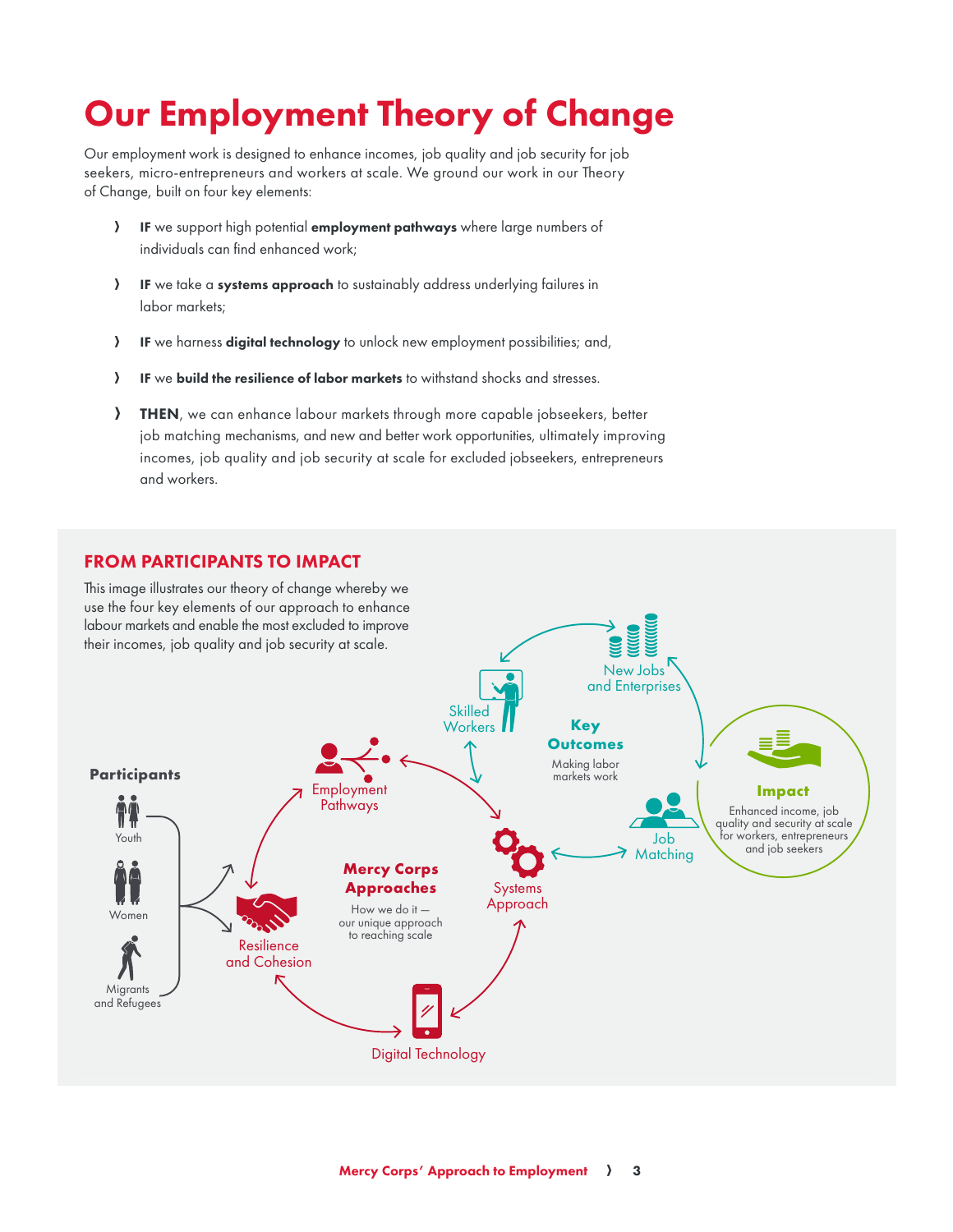## What We Do: Making Labor Markets Work

To enhance labour markets, we focus across three interrelated components as the context requires:

- A Supporting labour demand via business growth and quality work opportunities
- A Building the capacity of jobseekers and labour supply
- A Enhancing job matching mechanisms

#### We support micro-enterprises and employers so they can grow and create better jobs

In the fragile contexts we work in, the majority of non-farm employment opportunities lie with micro-enterprises employing up to four people and which remain largely informal.<sup>5</sup> We work to support microenterprise growth through activities such as management capacity strengthening, and access to markets and finance. We also build microenterprise resilience, helping them diversify clients, build up networks and cut costs. A cornerstone to our work is often supporting improved microenterprises coordination to facilitate better purchasing of inputs, access to markets and advocacy with authorities.

#### **A Combined Approach**

A promising model to job growth is combining support to employers and micro-enterprises, through working with lead firms to contract more jobseekers across their supply chains. DYNAMIC, in northern Uganda, engaged 25 large businesses looking to source from, or sell to, rural areas, and helped them develop commission-based rural agents and a preferred set of micro-enterprises. While this began with off-farm activities, it is now being used in other sectors, like agent banking and solar devices.

Though there are often few larger businesses that can provide wage jobs where we work, they are a key area of focus — particularly in more urban areas — as they provide the opportunity to have a more transformative effect on the economies around them as they offer more and higher quality jobs, and can help influence positive changes to government regulations. We help them grow so that they hire more workers, for instance through supporting the launch of new products and services, upgrading of operational processes, and strengthening risk management strategies and operational flexibility. Just as important is helping them improve recruitment practices or working conditions for existing workers, for instance through improving access to human resources and supporting implementation of labor codes.

### We strengthen the capacity of vulnerable jobseekers

Low jobseeker capacity is a key barrier to employment. Many jobseekers have limited or no training, and — particularly for young people — no workplace experience. We support vulnerable people in their journey towards employment readiness by focusing on five types of skills:

- 1. Technical skills, such as construction or tailoring
- 2. Self-employment skills, like managing finances and assessing market demand
- 3. Employability skills, such as writing a CV and applying for work
- 4. Life skills, like communication, negotiation and work ethics, and
- 5. Digital skills, such as digital literacy or internet job searching.<sup>6</sup>

<sup>5</sup> According to the World Bank (2014), over 60% of non-farm employment in Sub-Saharan Africa is in microenterprises

<sup>6</sup> These latter four non-technical skills (or transferrable skills) are particularly important as many of the people we support are likely to churn through many different jobs or may have 'portfolios of work', where they carry out multiple income generating activities simultaneously, adding new activities when the opportunity arises and jettisoning those that are no longer fruitful. This is particularly so for young people in the gig economy or displaced populations that move again.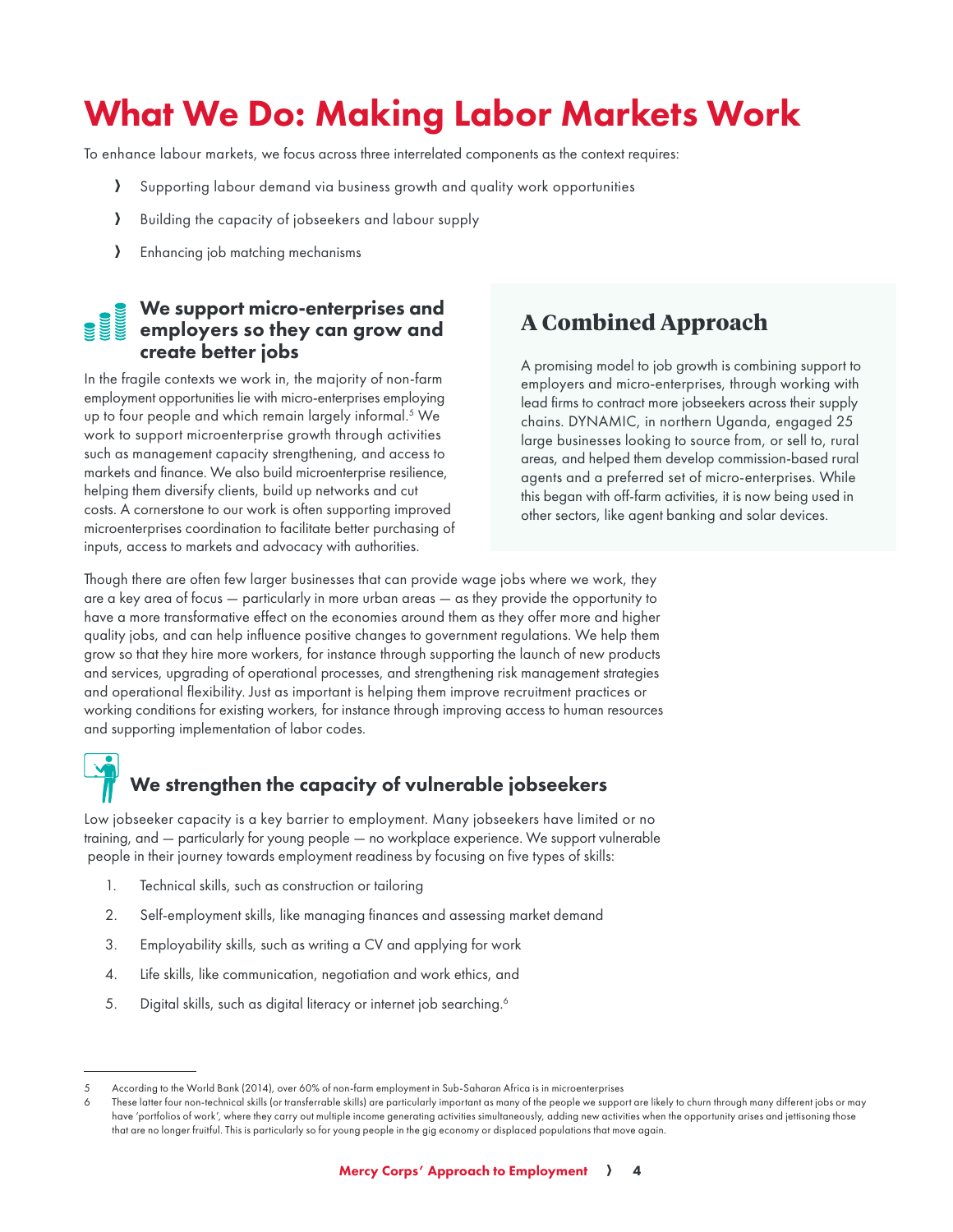

*Students enrolled in a electrical wiring course in Afghanistan practice their skills.* 

William Carter for Mercy Corps

### We enhance job-matching mechanisms

An overlooked constraint to employment is the challenge of matching jobseekers to available jobs and entrepreneurship opportunities. Jobseekers often lack the means to look for work, and employers may not know where to find qualified employees. This lack of social connections and mobility can in particular affect young people. Our programs address these challenges by strengthening job matching systems and platforms. Examples include the facilitation of career fairs or apprenticeship schemes, strengthening of public and private job matching providers (through both face-to-face and virtual events); and the bundling of services such as technical training or labor law advice to encourage usage of those platforms.

## How We Do It: Our Unique Approach

Our programming is guided by four key approaches to increase impact at scale. We hone in on the major employment pathways in each context; we use a market system development approach; we leverage digital technologies; and we support the resilience of labor markets.

#### We focus on high potential employment pathways

To ensure our programming is adapted to the context and existing opportunities, we employ an iterative two-stage analysis process.

Step 1 consists of analysing our target group, geographic context, economic competitive advantages, and risk and resilience factors to identify the employment pathways with the best potential for supporting large numbers of new and better jobs. For example, in urban areas, we support larger businesses in high-potential sectors to grow, we strengthen the profitability and resilience of micro-entrepreneurs and we help rural migrants access job markets. In rural areas, these employment pathways look different, and we focus on improving smallholder farming incomes, supporting innovative businesses to source from or sell to rural areas, and build the skills and information of people who migrate away.

#### LABOR MARKET SYSTEM

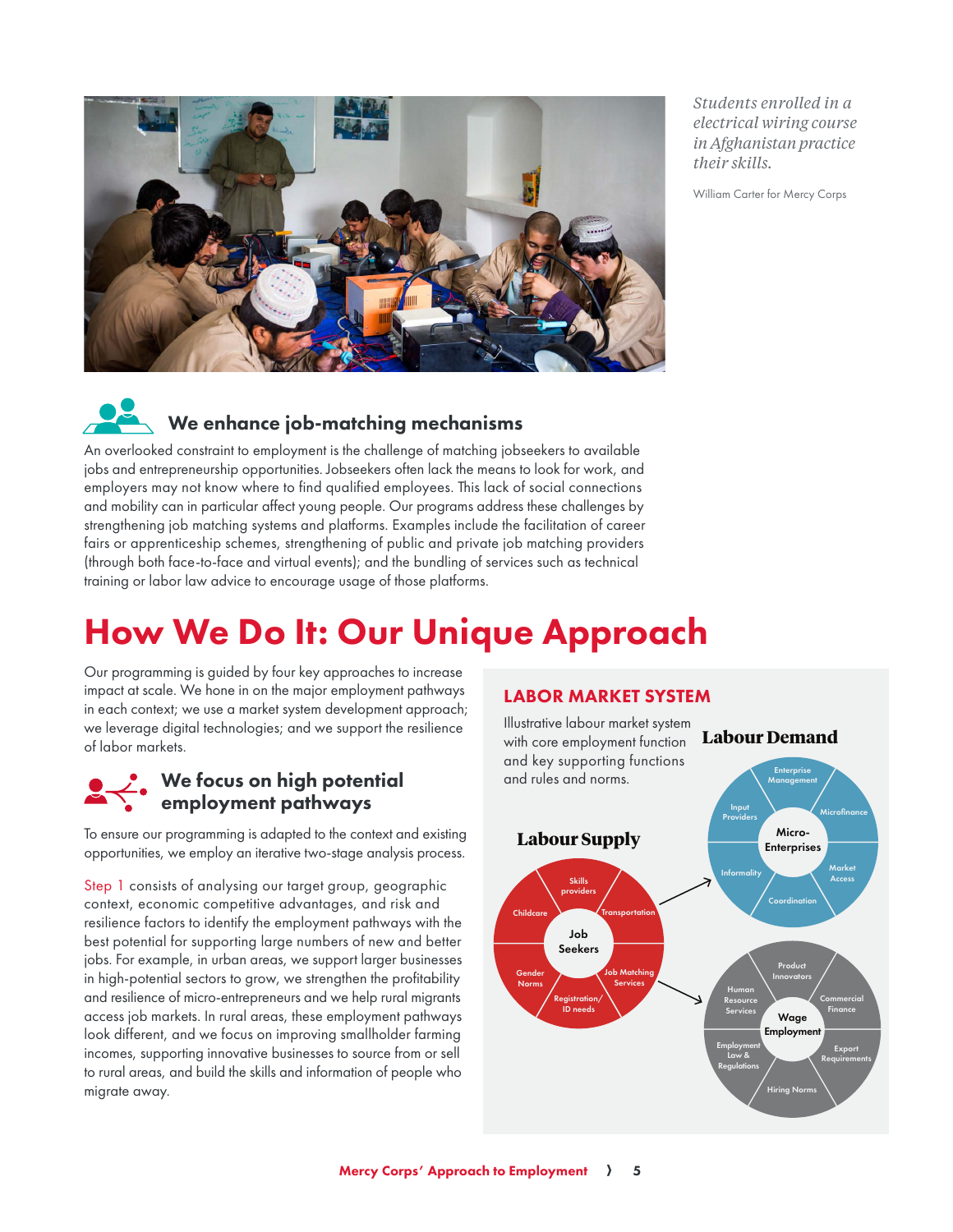Step 2 consists of zooming on specific market constraints. We conduct a system-focused labor market assessments around three key elements: labor supply, demand and supporting rules and functions (see diagram below).We use a jobseeker-centered approach to explore their capacity including current work, skills, concerns and aspirations, and access to job matching mechanisms, all the while segmenting insights by gender and age groups. We assess labor demand across sectors and business types to determine the potential for growth, by applying our labor demand analysis framework.7 Finally, we examine the key supporting functions, regulations and social norms that shape the market system across demand and supply.

### We take a market systems approach

Rather than directly supporting jobseekers, microenterprises or employers, we focus on supporting the growth, inclusivity and resilience of labor market systems to ensure sustainable impact at scale. Key principles include:

- A We address key market functions and services identified as systemic constraints - examples include improving transportation systems for jobseekers or facilitating access to incubators and growth financer businesses.
- A We seek sustainable improvements to key market functions that will last long after our programs end — through a facilitative approach and private and public sector partnerships, we support new operational models where market actors have incentives and capacities to carry on activities without our support; and

#### **The Li-Way Approach**

A leading example of this work is the LI-WAY program in Ethiopia, which aims to support 200,000 people to increase their incomes. The program, which focuses largely on women and youth, supports functions and services that have been identified as key constraints to jobs. In this context, they include the inclusion of soft skills training in the training provided to teachers; improved childcare services; public and private job matching services; online and physical market access for microenterprises; and local production line and human resource consultants for larger employers.

A We focus where we anticipate market-driven scale-up mechanisms and potential for systems wide change within labor market systems. For example, we prioritize business models that are not just profitable, but profitable enough for businesses to prioritize growing them nationally or to inspire other businesses to copy them to drive expansion — without further program support. We also carry out pilots with government partners where our detailed political analysis shows high likelihood of this leading to changes in national regulation.

#### We harness the potential of digital technology

New digital technologies and trends are transforming labour markets at an unprecedented rate and harnessing this potential is key to how we achieve scale. We assist jobseekers to find employment in growing technology sectors, ranging from data tagging to programming. We unlock the potential of technology to radically increase the efficiency and size of labor markets, for instance through helping new online job matching, finance or logistics services grow or bundle in multiple functionalities to add value to users. We also support digital technologies as a way to increase job accessibility for the most excluded — for instance, through allowing more flexible working arrangements or helping overcome limited networks.

### **Covid-19 and the Future of Work**

COVID-19 is not just increasing immediate unemployment at a staggering rate, but will have profound and long lasting labor markets effects. It reinforces the need to safeguard markets during crises and use a market systems approach to strengthen system continuity<sup>8</sup>, support labor market resilience, advocate for informal worker labor rights and leverage digital technology for employment. For instance, Youth Impact Labs supported ecommerce and e-logistics platforms in Kenya and Jordan to protect jobs for thousands of vendors and transporters, and continue to provide essential goods to households despite mobility restrictions.

<sup>7</sup> Framework for Analysing Labour Demand (2019) Mercy Corps: https://library.mercycorps.org/record/30565?ln=en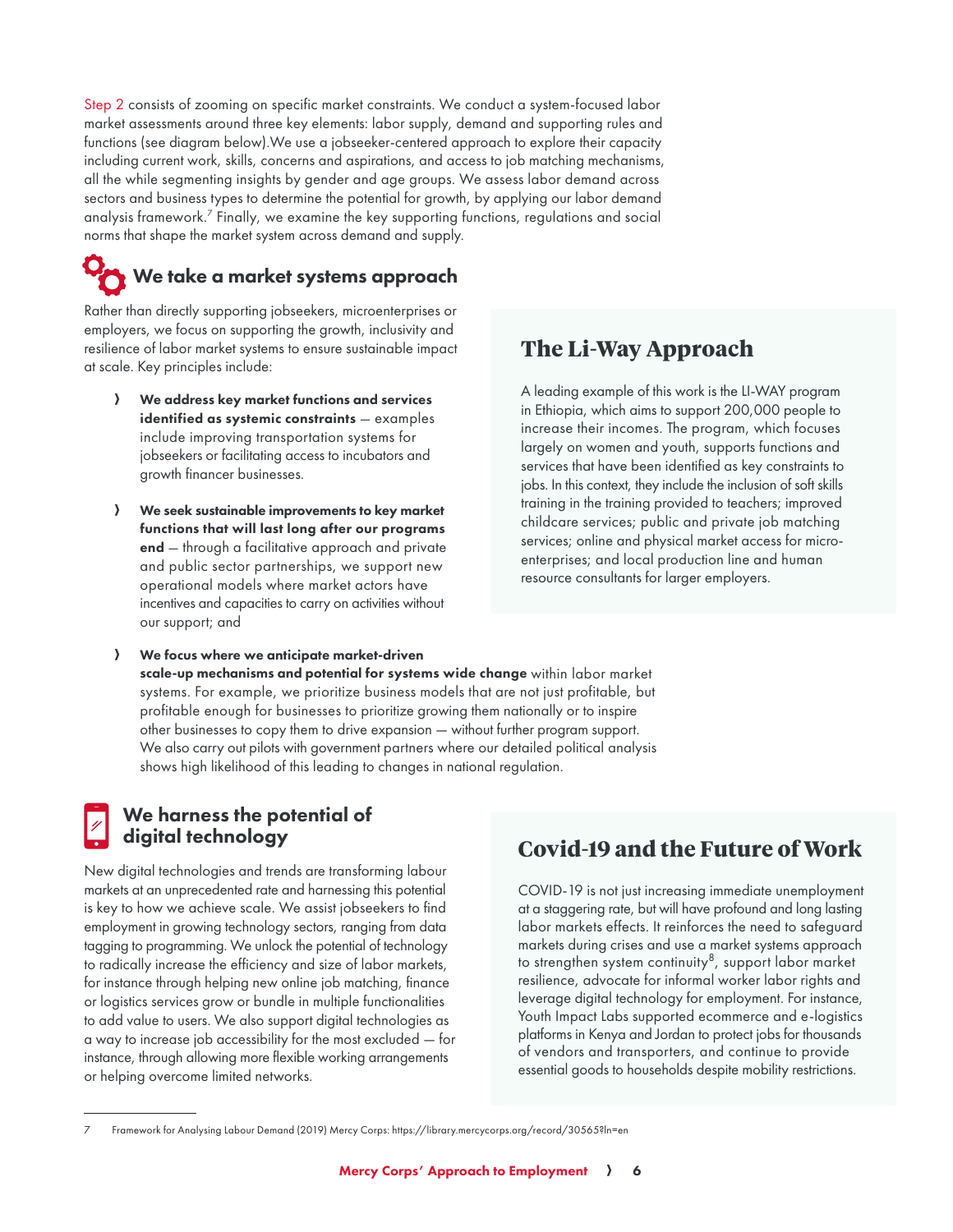Yet, digital technology will not single-handedly solve the global employment challenge. Access to digital technology is not evenly distributed and rural areas in particular suffer from a lack of mobile network coverage. Women overall have comparatively less access to mobile phones and computers, raising questions regarding use, ownership and impact of digital technologies. We recognize these challenges, and focus on combining digital and analog solutions in our interventions. We do so by partnering with private sector technology companies and social enterprises, supporting innovative business models and high-potential opportunities. With our input and support, we help them expand proven solutions or test innovative approaches and achieve greater impact than would otherwise be possible.<sup>8</sup>

#### We promote labor market resilience and social cohesion

The importance of employment goes far beyond its role as an income source. Employment also can increase vulnerable people's resilience to shocks and stresses and increase social cohesion.

Yet employment in the markets where we work is inherently insecure. This was made evidently clear by COVID-19, but frequent labor demand fluctuations, process and product innovations, displacement due to violence or natural events can all negatively impact employment. For this reason, we work to build employment resilience at two levels. We strengthen the capacities of jobholders and seekers to adapt to the shocks they are most likely to face — such as job loss — by improving transferable skills and expanding their access to labor market information. And we work within the labor market system to increase its resilience to these same shocks. For example, we help physical market places become resilient to seasonal flooding and increase training centers' access to information on labor market trends and projections.

Many of the places we work are experiencing decades-long social-political conflicts, with new conflict risks emerging regularly. In other places, isolated community conflicts are common. High community tensions result in discriminatory labor markets, limited investment and economic growth, and violence. Employment programs can help reduce this tension if we support at-risk groups and individuals to access more and better employment and decrease job competition; bring together different nationalities or ethnic groups to train and work together; and work to enhance workers' representation and improve transparency around labor market dynamics.



*A gig worker engaging in woodwork at LYNK, an online job matching platform. Mercy Corps supported LYNK in developing platforms that links participants to jobs on construction sites, and an ecommerce platform for those with ready-to-buy products or services.*

Kijizi Films Limited for Mercy Corps

<sup>8</sup> See Mercy Corps' vision on 'How Digital Technology Drives Employment for Young People': https://www.mercycorps.org/research — resources/digital — technology — future — work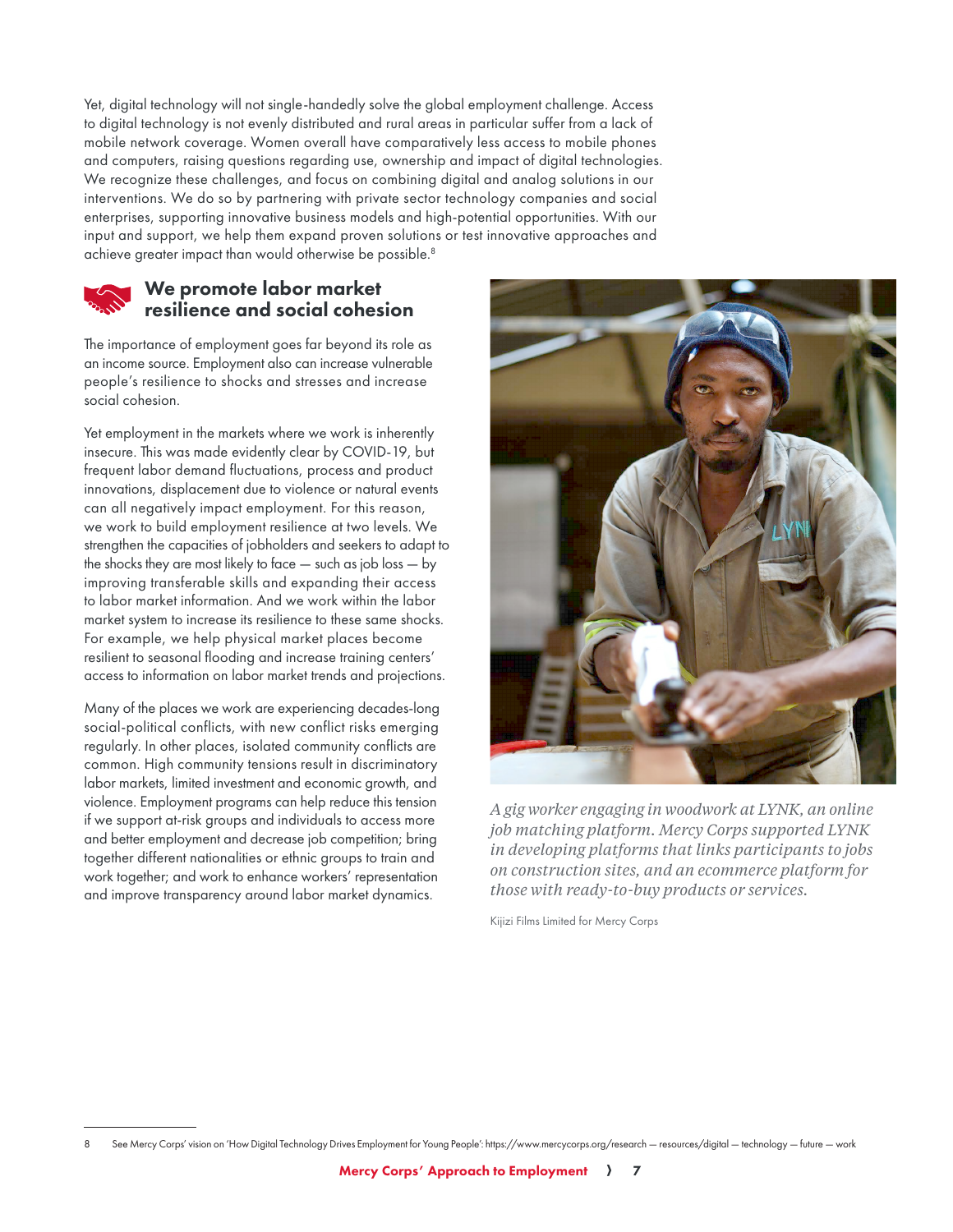## Who We Help: Targeting the Most Excluded

Our employment programs focus on making labor markets more inclusive for the most excluded with a focus on young people, women, refugees and migrants.

#### We focus on youth entering the labor market

We focus on young people for two important reasons. First, young people constitute a high share of the population in developing countries. This is particularly true in Sub‐ Saharan Africa, where half the population is under 25. Second, a young person's entry into the labor market has life-long implications for his/her career opportunities and maturation. Yet, almost half of all young people in the labor force are either working but poor or are unemployed. Youth unemployment is in places three times as high as for adults.<sup>9</sup>

We design our programs with young people — not for them. We have them lead our labor market assessments and include their recommendations in our program design. This allows us to address the specific challenges they face — for example, we improve their access to career counselling; we strengthen their capacity by supporting technical training and education

#### **A Focus on Youth in Kenya**

A key youth employment program foundation is often helping youth come together to increase their organization and networks, whether in schools, training centers, youth groups or enterprises. However barriers to employment for youth can often be caused by wider social norms and our programs aim to more broadly empower youth. For instance, the Yes Youth Can program in Kenya, alongside employment support, increased the voice of youth in local and national decision making through supporting a national network of 1,500 village youth parliaments representing over 500,000 youth and the establishment of a youth focused think tank to improve youth leadership.

systems; and we help them access their first jobs through apprenticeships and internships. We also support youth empowerment through increased coordination and representation in labor markets, and make the case with businesses to hire youth. Young people face larger risk of workplace discrimination and exploitation, and we have adopted strong protection policies and transparent accountability mechanisms, such as the role out of our Community Accountability Reporting Mechanism.10

#### We empower women and address discrimination

Labor markets tend to work against women, who suffer lower participation rates, higher unemployment rates, lower pay and lower status.<sup>11</sup> These barriers underscore systemic failures, such as the lack of or limited investment in girls' education, women's domestic burdens, and employer discrimination. Making labor markets gender equitable is our priority.

Our programs support women in key sectors that employ large numbers of women or have high potential for transformative jobs. We also work to make long-term changes to how labor markets work. For example, we work on improving women's access to: education so they upgrade their skills; transportation and job matching services so they can find jobs; childcare so they can attend work; and marketplaces so they can sell their products.We focus on addressing the social norms that limit women's participation in the workforce through advocacy and targeted role modelling. In particular, we center this work on

### **Targeted Support for Young Women in Nepal**

The STEM program established girls clubs in west Nepal to provide girls additional education and peer support, built the capacity of schools, carried out community advocacy on female education and linked girls to vocational training. One of its biggest successes was addressing widely-held views that young women would not pay back loans. STEM worked with several cooperatives to pilot a sustainable revolving fund, which provided loans to girls to set up micro-enterprises. With not a single loan default and enterprises having been largely profitable, STEM 2 is now working with more lenders to scale up.

<sup>9</sup> Campbell Systematic Review, 2017: https://www.ilo.org/wcmsp5/groups/public/ — ed\_emp/documents/publication/wcms\_508938.pdf

<sup>10</sup> Mercy Corps: https://www.mercycorps.org/who — we — are/ethics — policies

<sup>11</sup> For instance the World Employment Social Outlook (2019) notes that though the labor force participation rate of women at 48% is significantly lower than the 75% for men, 5.4% of women are unemployed vs 4.7% for men — while 10.5% of employed women in low and middle income countries were living in extreme poverty, compared with 9.4% for male workers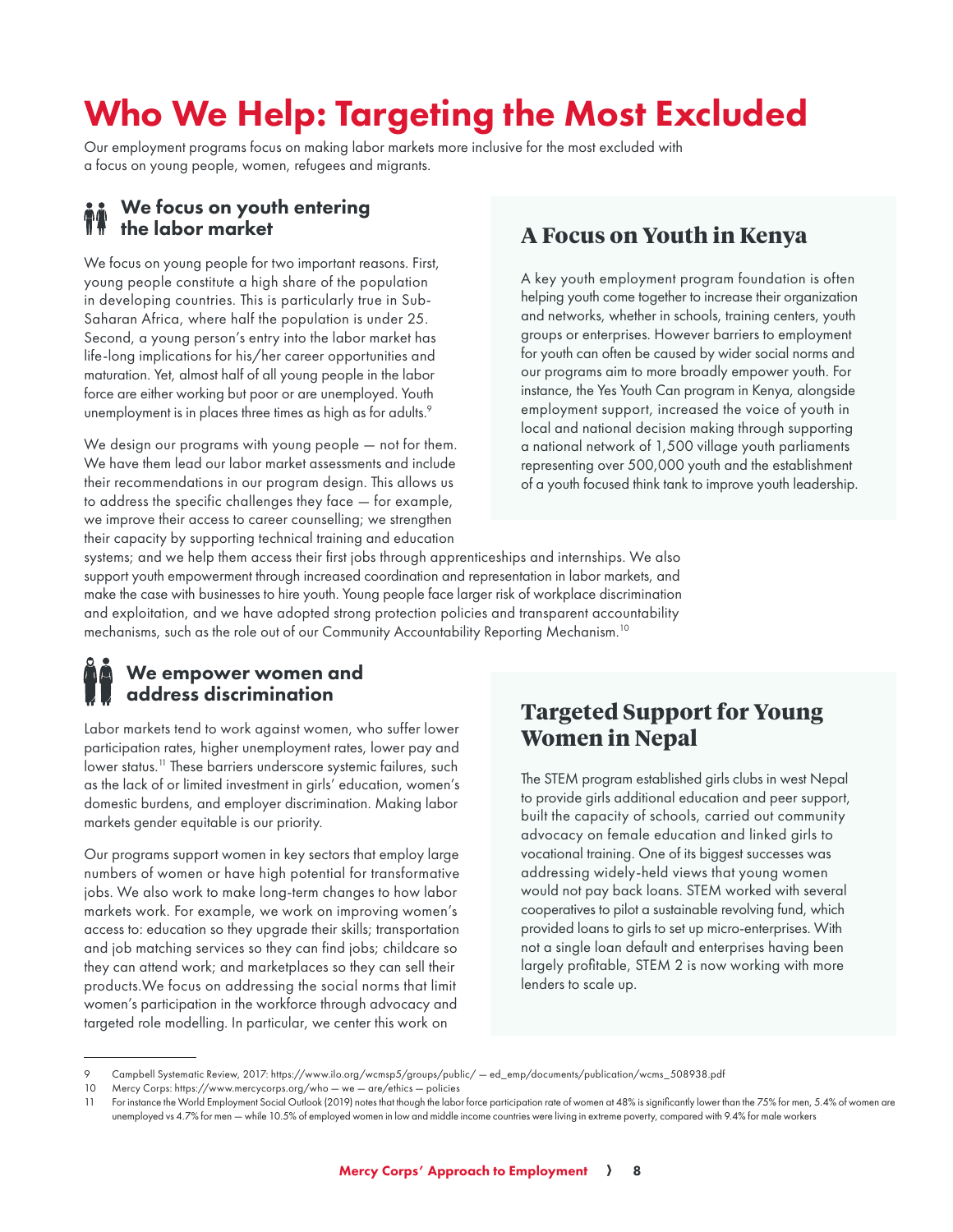young women, as the employment barriers they face are particularly acute. We have pioneered approaches to empower girls, such as the use of safe spaces, building up local protection systems or increasing access to responsible credit.



*Kassech (left) and Aselefech hold molds used to make cookstoves. Working in Gidole, Ethiopia, Mercy Corps trained them to build clean cookstoves. Our programming supports students to finish their education, and their mothers receive job skills training and small business support.*

Ezra Millstein/Mercy Corps, 2019

#### We support the needs of growing migrant and refugee populations

The number of people on the move is at an all-time high. The IOM's 2018 World Migration Report estimates 240 million migrants in 2015, or 3.3% of the world population. Within borders, the number of people who move is significantly higher. While rural to urban movements have helped drive growth in many countries, for others like internally displaced people (IDPs) and refugees, displacement is often forced and violent.

Mercy Corps programs do not encourage or discourage movement for work. Instead, we empower people to make informed decisions that work for them. This might include increasing migrants' job opportunities in their home regions to reduce the need to migrate; improving transportation or remittance services to make migration less risky; or supporting business growth and skill verification to enhance opportunities at destination points.

When we work with refugee populations, we are careful not to make assumptions and rather think through the employability

levels and challenges different groups face. We combine humanitarian aid with a market systems approach to boost jobs in sectors accessible to refugees. This allows us to ensure benefits are spread across host communities as well, whether through increased supply of inputs or demand for goods from refugees or access to refugee agriculture labor.

#### **Helping Refugees in Ethiopia Get Jobs**

STEDE in the Somali region in Ethiopia is taking a market systems approach to help over 50,000 refugees and host community members access employment opportunities. We are supporting business growth in high potential sectors such as cereals and livestock trade in camps and host villages; and retail, waste management and hospitality as refugees move to urban areas. We are also collaborating with training and job matching providers to expand their services to refugees, with the University of Jijjiga to provide legal aid services, and with refugees and host communities to set up local integration committees and build cohesion.